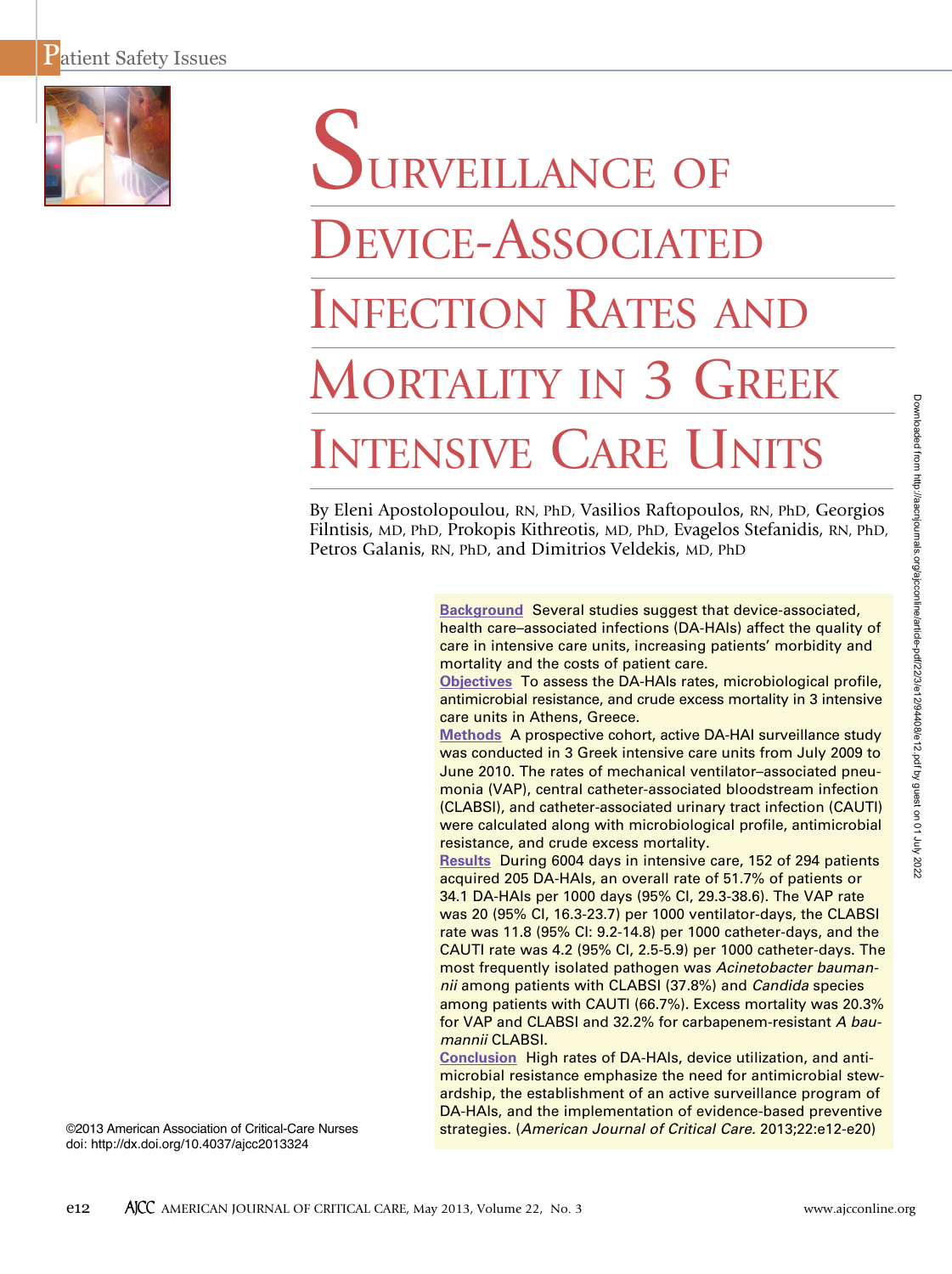Device-

associated, health care– associated

of hospital's

efforts.

infections are an

infection-control

events affecting patients in intensive care units (ICUs). Rates of HAIs in the ICU are 3 to 5 times higher than rates in other care areas in the hospital.<sup>1</sup> Although patients in the ICU represent only 10% of all hospital events affecting patients in intensive care units (ICUs). Rates of HAIs in the ICU are 3 to 5 times higher than rates in other care areas in the hospital.<sup>1,2</sup> Although patients in the ICU represent only 10% of all hospital admissions, they account for nearly 50% of all HAIs in US hospitals. 3-5 In Europe, 3% of patients staying more than 2 days in an ICU acquire bloodstream infections, and 6.2% acquire pneumonia. 6

The results of the European Prevalence of Infection in Intensive Care study highlighted the relative importance of medical devices as risk factors for HAIs. 1 In the United States and several other high-income countries, surveillance of device-associated, health care–associated infections (DA-HAIs) in the ICU plays an important role in hospitals' infection control and quality assurance programs. <sup>7</sup> Likewise, surveillance was reported by the Centers for Disease Control and Prevention's (CDC's) study of the effectiveness of nosocomial infection control, <sup>8</sup> and validated by the nationwide nosocomial infection surveillance system in Germany as an effective tool for reducing the occurrence of DA-HAIs. 9

Several studies suggest that DA-HAIs are among the factors that affect the quality of care in the ICU, increasing both patients' morbidity and mortality and the costs of patient care.<sup>10-12</sup> The CDC<sup>13</sup> and the National Healthcare Safety Network<sup>14</sup> (NHSN) have published standardized criteria for surveillance of DA-HAIs: those definitions and methods for the detection of DA-HAI rates per 1000 device-days and device utilization ratios can be used as benchmarks for interhospital and intrahospital comparisons. The comparison of infection rates has proven to be a key component in reducing infection risk. <sup>15</sup> The device

#### **About the Author**

**Eleni Apostolopoulou** is a professor and **Georgios Filntisis** is an associate professor in the Nursing Department at National and Kapodistrian University of Athens, Greece. **Vasilios Raftopoulos** is head of the Mediterranean Research Center for Public Health and Quality of Care and an assistant professor in the Nursing Department at Cyprus University of Technology, Nicosia, Cyprus. **Prokopis Kithreotis** and **Dimitrios Veldekis** are physicians and **Evagelos Stefanidis** is a registered nurse in the intensive care unit at "SOTIRIA" General Hospital, Athens, Greece. **Petros Galanis** is a registered nurse in the Center for Health Services Management and Evaluation and a member of the nursing faculty at National and Kapodistrian University of Athens.

**Corresponding author:** Dr Vasilios Raftopoulos, Cyprus University of Technology, Nursing Department, 215 Paleos dromos Lefkosias-Lemesou, Strovolos, 2029, Nicosia, Cyprus (e-mail: vasilios.raftopoulos@cut.ac.cy).

utilization ratio constitutes an extrinsic risk factor for DA-HAI and can serve as a marker for severity of illness or the patient's intrinsic susceptibility to infection. If the device utilization ratio is greater than the 90th percentile, a specific hospital is considered a high outlier and further investigation of that specific practice could be warranted. <sup>16</sup> Similar standards have been implemented in Europe, and national ICU surveillance networks have been developed. 17

In contrast, data on DA-HAIs rates obtained by using standardized definitions and methods are limited in Greece. <sup>18</sup> The aim of this study was to perform an active targeted prospective surveillance to

assess DA-HAIs rates, microbiological profile, antimicrobial resistance, and crude excess mortality due to DA-HAIs in 3 large ICUs in Athens, Greece.

## **Patients and Methods**

This prospective observational study was carried out in 3 universityaffiliated hospitals in Athens, Greece, from July 2009 to June 2010. All the ICUs were case mixed, providing care for adult medical and surgical patients with a total number of 24 beds. In each of the 3 ICUs, the nurse to patient ratio was 1 to 3. The units

are part of the referral center that serves mainly the region of Athens. The study protocol was approved by the institutional review board at each hospital, and patients' confidentiality was guaranteed.

#### **Surveillance**

During the surveillance period, all patients admitted to the ICUs who received mechanical ventilation for at least 48 hours were actively monitored for DA-HAIs until their discharge or death. A standardized survey record form has been used, according to the DA-HAI definitions provided by the CDC's NHSN.<sup>14</sup> Patients' data included demographic characteristics, disease severity as reflected in the Acute Physiology and Chronic Health Evaluation (APACHE) II score on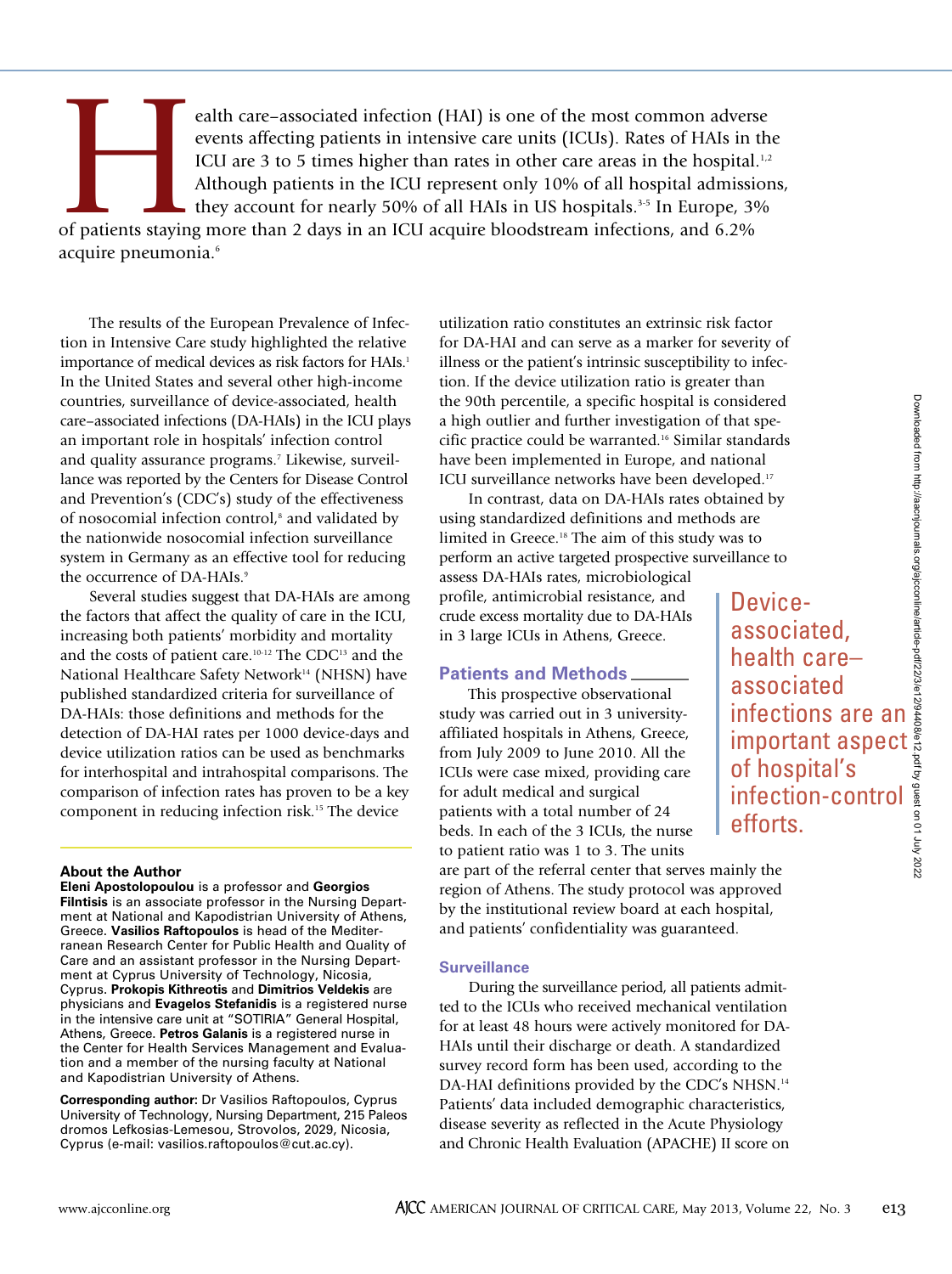admission, comorbidity shown by the weighted Charlson Comorbidity Index on admission, date of onset and site of infections (central catheter–associated bloodstream infection [CLABSI], catheter-associated urinary tract infection [CAUTI], and ventilatorassociated pneumonia [VAP]), time and duration of exposure to invasive devices, isolated pathogens, antibiogram results, administered antibiotics, and outcome on discharge from the ICU.

#### **DA-HAI Rate Calculations**

Outcomes measured during the surveillance period included the incidence density rates of VAP (number of VAP cases divided by 1000 ventilatordays and multiplied by 1000), of CLABSI (number of CLABSI cases divided by 1000 catheter-days and

## Greece has a low budget for conducting blood cultures.

multiplied by 1000), and of CAUTI (number of CAUTI cases divided by 1000 catheter-days and multiplied by 1000).

Device utilization ratios have been calculated by dividing the total number of device-days by the total number of patient-days. Device-days are the

total number of days of exposure to each device (ventilator, central catheter, or urinary catheter) for all of the patients during the selected time period. Patientdays are the total number of days that patients are in the ICU during the selected time period. 19

#### **Crude Excess Mortality**

Comparisons were made between patients with a DA-HAI and patients admitted without an HAI who did not acquire a DA-HAI during the ICU stay. Crude excess mortality in the ICU was defined as the difference between the crude overall case fatality rate of patients with a DA-HAI and that of patients admitted without an HAI who did not acquire a DA-HAI in the ICU during the same period.

#### **Laboratory Testing**

In all the cases, standard laboratory methods were used to identify microorganisms. Antimicrobial susceptibilities were determined by disk diffusion method and an automated method (bioMerieux, Vitek II). Isolates resistant to imipenem and meropenem (minimum inhibitory concentration  $> 8$  mg/L) were considered carbapenem-resistant regardless of their susceptibility to other antibiotics. Intermediately susceptible strains were accepted as resistant.

Antibiotic therapy was considered appropriate if the drugs used at therapeutic doses had in vitro activity against the strain isolated. Antibiotic therapy was considered inappropriate if the drug used did

not have in vitro activity against the strain isolated, or if the patient did not receive antibiotic treatment. The 3 ICUs did not have an established protocol for blood cultures. Blood samples for culture are usually collected whenever it is suspected that a patient has septicemia. Greece is one of the countries that has a low budget for conducting blood cultures.

For CLABSIs, central catheters were removed aseptically and the distal 5-cm portion of the catheter was amputated and cultured by using a standardized semiquantitative method. Concomitant blood samples for culture were obtained percutaneously in nearly all cases. <sup>20</sup> For CAUTIs, a urine sample was aseptically aspirated from the sampling port of the urinary catheter and cultured quantitatively. For VAP, a quantitative culture for aerobic bacteria was done for samples of lower respiratory tract secretions (endotracheal secretions >106 colonyforming units [CFU]/mL, protected brush catheter  $>10^3$  CFU/mL, and bronchoalveolar lavages  $>10^4$ CFU/mL) or isolation of an etiologic agent on culture of blood or pleural fluid. Patients could not be entered into the study more than once.

#### **Statistical Analysis**

Medians and interquartile ranges were used for continuous variables, which were compared by using the Mann-Whitney U test. Categorical variables were compared by using the Fisher exact test. Ninety-five percent confidence intervals (95% CIs) for incidence rates were calculated on the basis of the Poisson distribution for rare events. All *P* values less than .05 were considered statistically significant. Relative risk has been calculated for the 2 groups of patients (mortality rate for patients due to an infection in the ICU versus mortality rate for patients admitted without an HAI who did not acquire a DA-HAI). Analysis was performed by using IBM-SPSS software, version 20.

#### **Results**

During the study period, surveillance data were prospectively collected for 294 patients hospitalized in 3 medical-surgical ICUs for 6004 ICU days. The group included 164 male (55.8%) and 130 female patients. Median age was 71 years (interquartile range [IQR], 60-78). The median APACHE II score on admission was 16 (IQR, 12-20), and the median Charlson Comorbidity Index was 2 (IQR, 1-3). Median ICU length of stay was 14 days (IQR, 8-27). The median time interval between admission and identification of the first DA-HAI was 9 days (IQR, 6-12). Eighty of the 294 patients (27.2%) were admitted without an HAI and did not acquire a DA-HAI in the ICU. Patients' baseline characteristics are summarized in Table 1.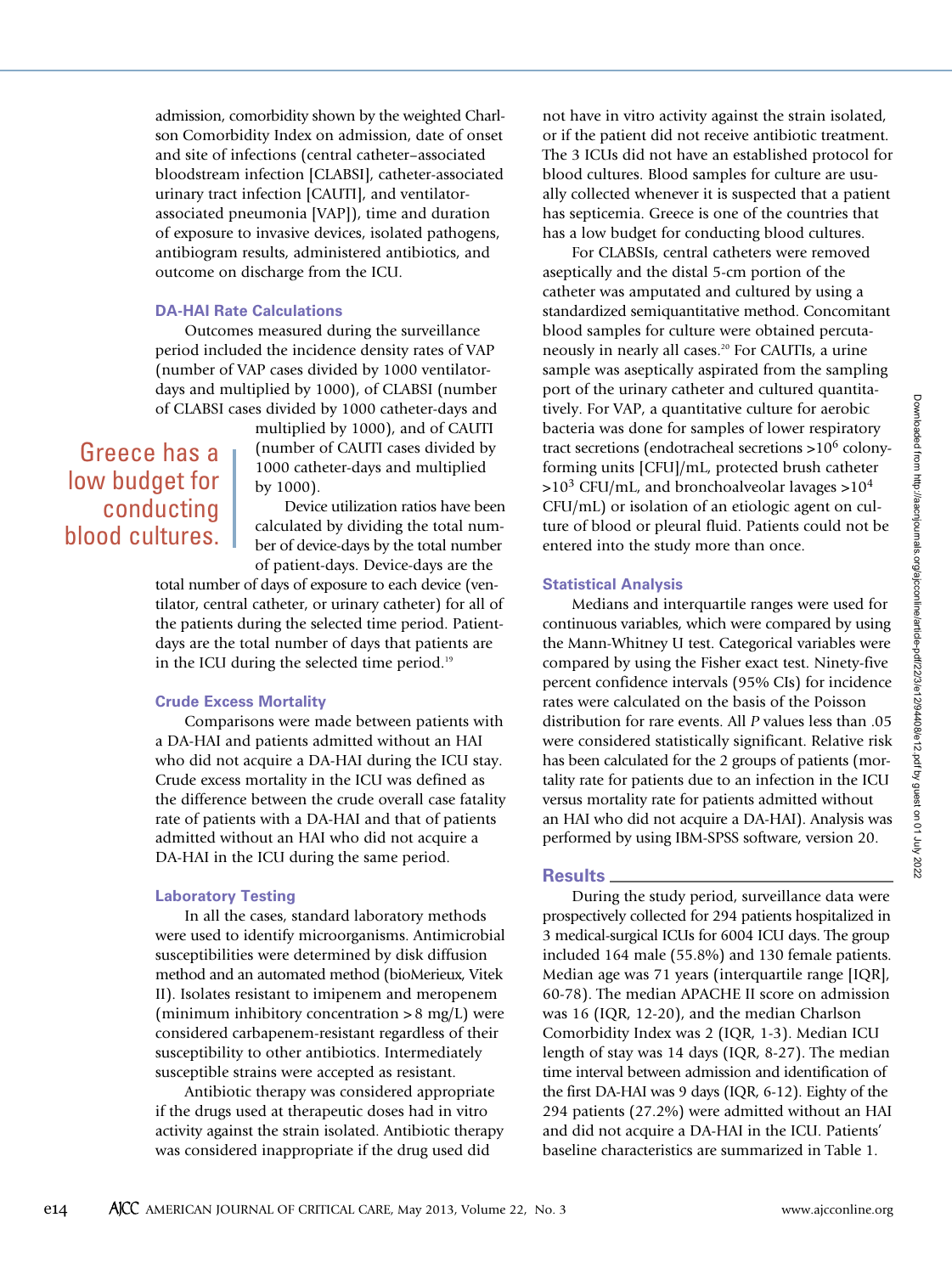### **Table 1**

**Characteristics of patients with and without device-associated, health care–associated infections (DA-HAIs)**

| <b>Characteristic</b>                               | Patients with infection <sup>a</sup><br>$(n = 152)$ | Patients without infection <sup>a</sup><br>$(n = 142)$ | P       |
|-----------------------------------------------------|-----------------------------------------------------|--------------------------------------------------------|---------|
| <b>Sex</b>                                          |                                                     |                                                        | .29     |
| Male                                                | 80(52.6)                                            | 84 (59.2)                                              |         |
| Female                                              | 72 (47.4)                                           | 58 (40.8)                                              |         |
| Age, median (IQR), y                                | 68 (48-76)                                          | 64 (48-78)                                             | .61     |
| Days in ICU, median (IQR)                           | $26(7-13)$                                          | $9(7-13)$                                              | $-.001$ |
| Previous hospitalization >5 days                    | 47 (30.9)                                           | 24 (16.9)                                              | .006    |
| APACHE II score on admission, median (IQR)          | $16(13-21)$                                         | 15 (12-19)                                             | .06     |
| Charlson Comorbidity Index, median (IQR)            | $2(1-3)$                                            | $2(1.5-3.5)$                                           | .33     |
| Type of patient                                     |                                                     |                                                        | .54     |
| <b>Medical</b>                                      | 102(67.1)                                           | 90(63.4)                                               |         |
| <b>Surgical</b>                                     | 50 (32.9)                                           | 52 (36.6)                                              |         |
| <b>Location before ICU admission</b>                |                                                     |                                                        |         |
| Community                                           | 26(17.1)                                            | 29(20.4)                                               | .55     |
| <b>Operating room</b>                               | 11(7.2)                                             | 21(14.8)                                               | .04     |
| <b>Other ICU</b>                                    | 19 (12.5)                                           | 19 (13.4)                                              | .86     |
| Medical care area                                   | 73 (48.0)                                           | 57(40.1)                                               | .20     |
| Other hospital                                      | 23(15.1)                                            | 16(11.3)                                               | .39     |
| Cause of ICU admission                              |                                                     |                                                        |         |
| <b>Pulmonary disease</b>                            | 81 (53.3)                                           | 81 (57.0)                                              | .56     |
| <b>Neurological disease</b>                         | 16(10.5)                                            | 13(9.2)                                                | .42     |
| Intra-abdominal surgery                             | 17(11.2)                                            | 18(12.7)                                               | .42     |
| Cardiovascular disease                              | 17(11.2)                                            | 13(9.2)                                                | .70     |
| Multiple injuries                                   | 21(13.8)                                            | 17 (12.0)                                              | .73     |
| Status on admission to ICU                          |                                                     |                                                        |         |
| Health care-associated infection                    | 47 (30.9)                                           | 62(43.7)                                               | .03     |
| Coma                                                | 40 (26.3)                                           | 18 (12.7)                                              | .003    |
| <b>Shock</b>                                        | 37(24.3)                                            | 29 (20.4)                                              | .48     |
| Procedures during ICU stay                          |                                                     |                                                        |         |
| Tracheostomy                                        | 77(50.7)                                            | 23(16.2)                                               | $-.001$ |
| Tube thoracostomy                                   | 28 (18.4)                                           | 15 (10.6)                                              | .07     |
| Hemodialysis                                        | 41 (27.0)                                           | 31 (21.8)                                              | .34     |
| Days of mechanical ventilation, median (IQR)        | 24.5 (15-39)                                        | $8(6-12)$                                              | $-.001$ |
| Days with central venous catheter, median (IQR)     | 26 (15-40)                                          | $8(6-12)$                                              | $-.001$ |
| Days with indwelling urinary catheter, median (IQR) | 26 (15-40)                                          | $8(6-12)$                                              | $-.001$ |

Abbreviations: APACHE, Acute Physiology and Chronic Health Evaluation; ICU, intensive care unit; IQR, interquartile range. <sup>a</sup> Values are number (percentage) of patients unless otherwise specified in first column.

## **DA-HAI Rates and Mortality**

A total of 205 DA-HAIs were detected in 152 of the 294 patients, resulting in an overall rate of 51.7% of patients or 34.1 DA-HAIs per 1000 ICU days (95% CI, 29.3-38.6). VAP was the most commonly encountered type of infection, accounting for 56.1% of all DA-HAIs, followed by CLABSI (32.2%) and CAUTI (11.7%). The device utilization ratio was 0.95 for mechanical ventilation, 0.94 for central catheters, and 0.95 for urinary catheters. The VAP rate was 20.0 per 1000 ventilator-days (95% CI, 16.3-23.7), the CLABSI rate was 11.8 per

1000 catheter-days (95% CI, 9.2-14.8), and the CAUTI rate was 4.2 per 1000 catheter-days (95% CI, 2.5-5.9; Table 2).

The crude ICU mortality rate was 46.7% (71/152) for patients who acquired a DA-HAI and 45.1% (64/142) for those without a DA-HAI, yielding an overall crude excess mortality rate of 1.6% (95% CI, -9.6 to 12.8). The crude ICU mortality rate was 31.2% for the patients admitted without an HAI who did not acquire a DA-HAI in the ICU. Mortality data associated with DA-HAIs are shown in Table 3. The crude ICU mortality rates for patients with CLABSI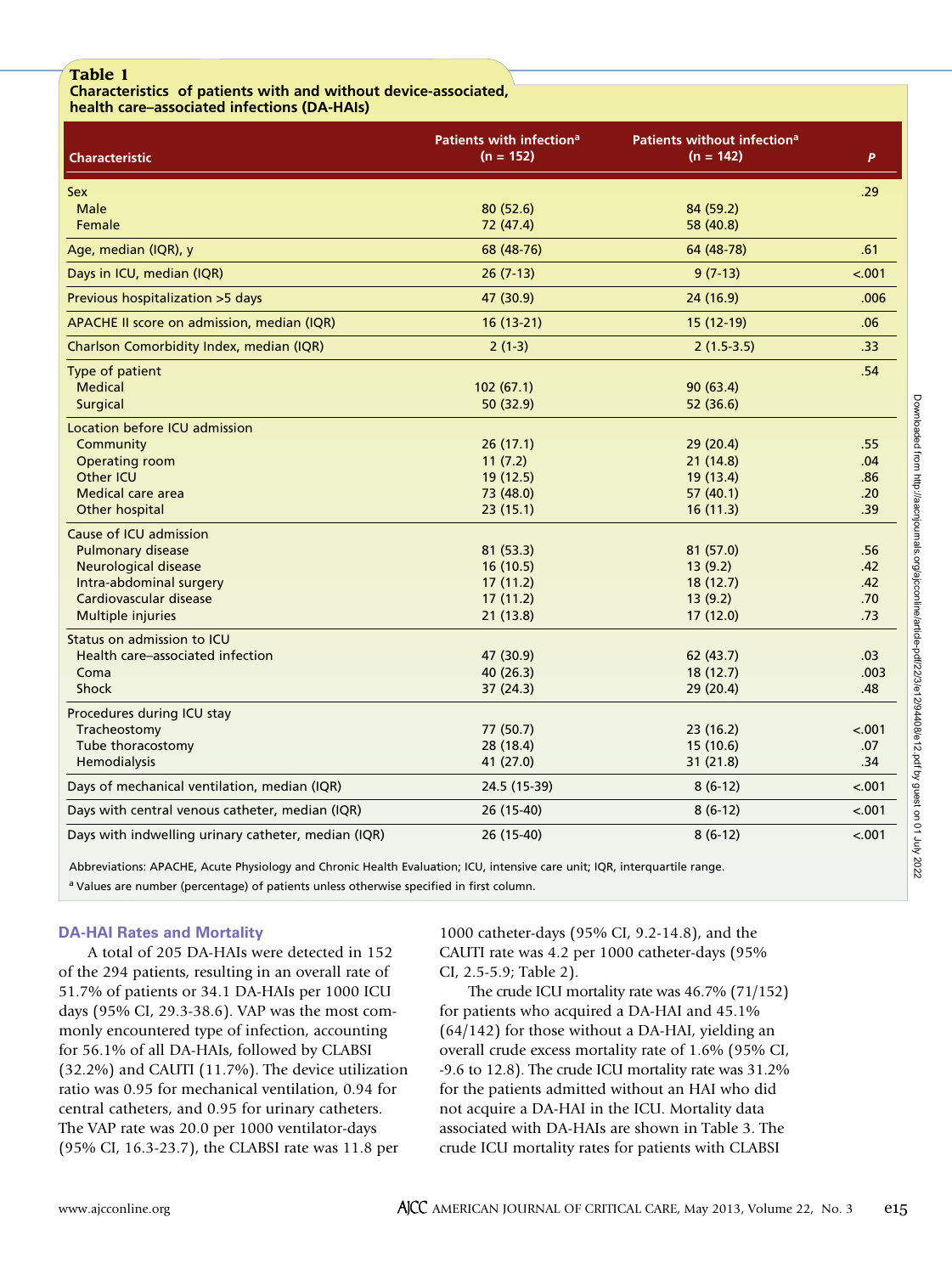#### **Table 2 Type of device-associated, health care–associated infections per 1000 device-days**

| <b>Type of infection</b> | <b>Device-days</b> | Device use | No. of infections | % of infections | Rate per 100<br>patients, % | Rate per 1000<br>device-days |
|--------------------------|--------------------|------------|-------------------|-----------------|-----------------------------|------------------------------|
| <b>VAP</b>               | 5735               | 0.95       | 115               | 56.1            | 39.1                        | 20.0                         |
| <b>CLABSI</b>            | 5615               | 0.94       | 66                | 32.2            | 22.4                        | 11.8                         |
| <b>CAUTI</b>             | 5702               | 0.95       | 24                | 11.7            | 8.2                         | 4.2                          |

Abbreviations: CAUTI, catheter-associated urinary tract infection; CLABSI, central catheter-associated bloodstream infection; VAP, ventilator-associated pneumonia.

## **Table 3**

#### **Mortality rates for device-associated health care–associated infections**

|                          |       | Mortality, %        |             | <b>Relative risk</b> |                  |
|--------------------------|-------|---------------------|-------------|----------------------|------------------|
| <b>Type of infection</b> | Crude | <b>Crude excess</b> | <b>Mean</b> | 95% CI               | P                |
| <b>None</b>              | 31.2  |                     |             |                      |                  |
| <b>VAP</b>               | 44.3  | 13.0                | 1.47        | $0.96 - 2.25$        | .07              |
| <b>CLABSI</b>            | 51.9  | 20.6                | 1.72        | $1.05 - 2.83$        | .03              |
| <b>CAUTI</b>             | 50.0  | 18.7                | 1.66        | $0.70 - 3.96$        | .25              |
| <b>VAP and CLABSI</b>    | 51.6  | 20.3                | 1.72        | 1.06-2.77            | .03              |
| <b>VAP and CAUTI</b>     | 40.0  | 8.7                 | 1.33        | $0.58 - 3.05$        | .50 <sub>2</sub> |
| <b>CLABSI and CAUTI</b>  | 25.0  | $-6.2$              | 0.83        | $0.14 - 4.70$        | .84              |
| VAP, CAUTI, and CLABSI   | 50.0  | 18.7                | 1.66        | $0.59 - 4.69$        | .33              |

Abbreviations: CAUTI, catheter-associated urinary tract infection; CLABSI, central catheter–associated bloodstream infection; VAP, ventilator-associated pneumonia.

> (51.9%) and patients with both VAP and CLABSI (51.6%) were significantly higher than the crude ICU mortality rate for patients admitted without HAI who did not acquire a DA-HAI in the ICU (31.2%), yielding overall crude excess mortality rates of 20.6% (relative risk, 1.72; 95% CI, 1.05- 2.83; *P* = .03) and 20.3% (relative risk, 1.72; 95% CI, 1.06-2.77, *P* = .03), respectively. We calculated the crude mortality and the crude excess mortality rate for the coinfections (Table 3) despite the small numbers because of the high prevalence of antimicrobial resistance in Greece.

## **Microorganisms' Profile and Antimicrobial Resistance**

The distribution of pathogens by site of infection varies. Forty-three (21%) of the DA-HAIs were polymicrobial. The 4 most frequently isolated pathogens were *Acinetobacter baumannii* (47%), *Klebsiella pneumoniae* (19.8%), *Pseudomonas aeruginosa* (12.6%), and *Candida* spp (7.5%). Overall, 89.0% of *A baumannii*, 83.3% of *K pneumoniae,* and 65.6% of *P aeruginosa* isolates were resistant to carbapenem.

Both *K pneumoniae* (23.5%) and *P aeruginosa* (22.6%) were common in patients with VAP  $(n = 115)$ , whereas *A baumannii* (37.8%) and *K pneumoniae*  $(34.8\%)$  were more prevalent in CLABSI  $(n = 66)$ , and *Candida* spp (66.7%) and *A baumannii* (12.5%) were more prevalent in patients with CAUTI  $(n=24)$ .

The crude ICU mortality for patients with only VAP due to carbapenem-resistant *A baumannii* and carbapenem-resistant *K pneumoniae* (75%) was significantly higher than that (31.2%) for patients admitted without HAI who did not acquire a DA-HAI in the ICU (relative risk, 2.50; 95% CI, 1.29- 4.82,  $P = .006$ ).

The crude ICU mortality rates for patients with only CLABSI due to carbapenem-resistant *A baumannii* (63.6%) and for patients with only CLABSI due to carbapenem-resistant *K pneumoniae* (75%) were significantly higher than that (31.2%) for patients admitted without an HAI who did not acquire a DA-HAI in the ICU, yielding overall crude excess mortality rates of 32.4% (relative risk, 2.12; 95% CI, 1.21-3.70, *P* = .008) and 43.7% (relative risk, 2.50; 95% CI, 1.29-4.82; *P* =.006), respectively.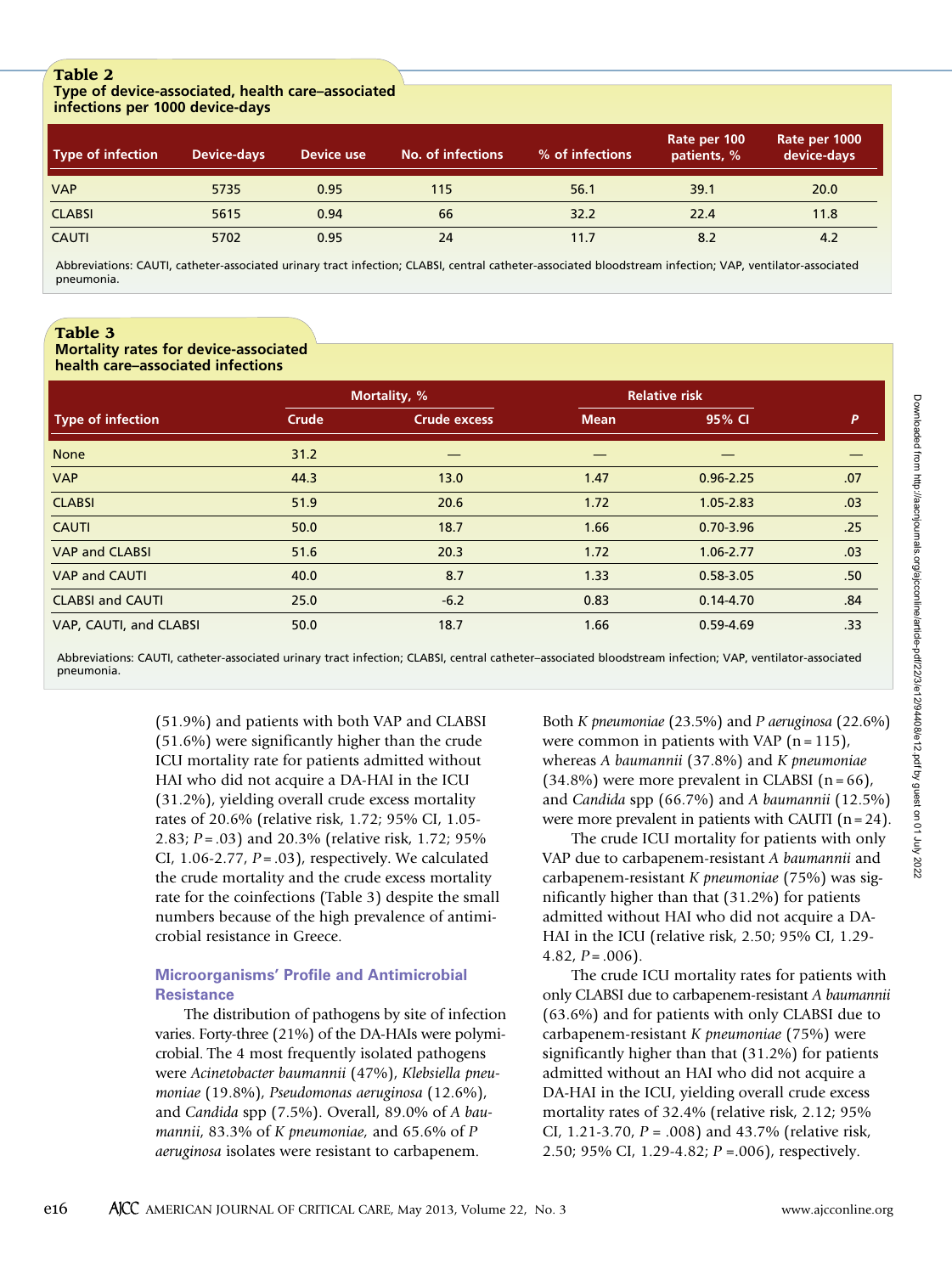Our results show that DA-HAIs are a significant problem in the 3 Greek ICUs studied, occurring in 51.7% of patients (at a density rate of 34.1 DA-HAIs per 1000 ICU days), which is considerably higher than the rates reported in an NHSN report <sup>21</sup> for 2006 to 2007 (22.7%), a previous report<sup>18</sup> from Greece (25.2%), and a previous report<sup>22</sup> from Egypt (19.3%). However, our results are comparable to results reported for Turkish ICUs. <sup>23</sup> These differences could be attributed to many things: disease severity, lack of a well-established national infection surveillance system, limited funds and resources for infection control and prevention, insufficient numbers of experienced health care workers, and insufficient compliance among staff with hand hygiene recommendations, the importance of which has been demonstrated in many studies. 8,9,24,25

DA-HAI rates and device utilization ratios should be examined together, so that preventive measures can be targeted appropriately. <sup>26</sup> The device utilization ratios for mechanical ventilators (95%), central catheters (94%), and urinary catheters (95%) in the ICUs we studied were all much higher than the 90th percentiles reported in all types of ICUs participating in the NHSN report <sup>26</sup> for the year 2010 (46%, 64%, and 84%, respectively), the International Nosocomial Infection Control Consortium (INICC) report <sup>27</sup> (38%, 53%, and 56%, respectively), and Egyptian studies<sup>22</sup> (12%, 11%, and 19%, respectively). Those ratios were, however, similar to the device utilization ratios previously reported in Greek ICUs<sup>18</sup> (81%, 95%, and 98%, respectively). In previous studies, <sup>28</sup> device utilization was the major risk factor for acquiring VAP, CLABSI, and CAUTI and for mortality. The extent of device utilization in our ICUs requires further investigation. More common use of noninvasive methods of ventilation and earlier removal of invasive devices should be encouraged. The high rates of DA-HAIs may reflect the higher device utilization ratios. 28

Moreover, the incidence density rates in the 3 ICUs were all much higher than the 90th percentiles reported in medical-surgical ICUs participating in the NHSN report: for VAP, 20 versus 4 infections per 1000 ventilator-days; for CLABSI, 11.8 versus 3.4 infections per 1000 catheter-days; and for CAUTI, 4.2 versus 3.2 infections per 1000 catheter-days. 26 The implementation of a multidisciplinary approach and a comprehensive infection control program ("bundle") is the key to reducing DA-HAI rates and improving patient safety. 29,30

Unlike the situation in the medical-surgical ICUs participating in the NHSN, <sup>21</sup> the major pathogens in

the 3 Greek ICUs studied here, especially in patients with VAP, were *A baumannii, K pneumoniae,* and *P aeruginosa.* Only 1.7% of VAP isolates were *Staphylococcus aureus.* In CAUTIs, *Candida* spp were the most frequent isolates, followed by *P aeruginosa* and *A baumannii.* The leading pathogen for CLABSI was *A baumannii,* followed by *K pneumoniae.* Our results are consistent with results of previous studies in Egypt<sup>22</sup> and Turkey.<sup>23</sup>

To our knowledge, this is the first study that uses the definitions and procedures standardized by the CDC to explore antimicrobial resistance rates of organisms causing DA-HAIs in ICUs in Greece. Surveillance studies indicate that the percentage of carbapenem-resistant isolates has gradually increased in Europe, North America, and Latin America.  $31 \text{ In}$ Greece, the proportion of imipenem-resistant *A baumannii* isolates from ICUs patients in tertiary care hospitals increased from 0% to 85.1% between 1996 and 2007; in 2007, the proportions of imipenem-

resistant *P aeruginosa* and *Klebsiella* spp were 58% and 65%, respectively (Greek System for Surveillance of Antimicrobial Resistance: http://www.mednet.gr/ whonet/). In our study, isolated pathogens showed higher rates of carbapenem resistance than the rates reported by NHSN<sup>21</sup> and INICC.<sup>27</sup> Our resistance rate for *A baumannii* was 89.0% versus 30.6% reported by NHSN and 55.3% reported by INICC; for *K pneumoniae,* our resistance rate was 83.3% versus 10.8%

reported by NHSN and 7.9% reported by INICC; and for *P aeruginosa,* our resistance rate was 65.6% versus 23.0% reported by NHSN and 47.2% reported by INICC. Our high resistance rates are similar to the rates reported for Egyptian ICUs.<sup>22</sup>

The most interesting microbiological finding of this study was that carbapenem-resistant *A baumannii, K pneumoniae,* and *P aeruginosa* are endemic in our ICUs. According to the EUROBACT International Cohort Study, <sup>32</sup> these are the most common bloodstream isolates in southern European countries. The presence of these pathogens in excess numbers might be attributed to the lack of appropriate policies and guidelines related to antibiotic use in most Greek hospitals. More efforts are required to implement consensus standards such as the 13+13 set of performance indicators for the prevention and control of HAIs and antimicrobial resistance in Greek ICUs.<sup>33</sup>

Another interesting finding in the present study was the high ICU mortality rate in the patients admitted without HAI who did not acquire a DA-HAI in

Implementation of a multidisciplinary approach and a comprehensive infection control program is key to improving patient safety.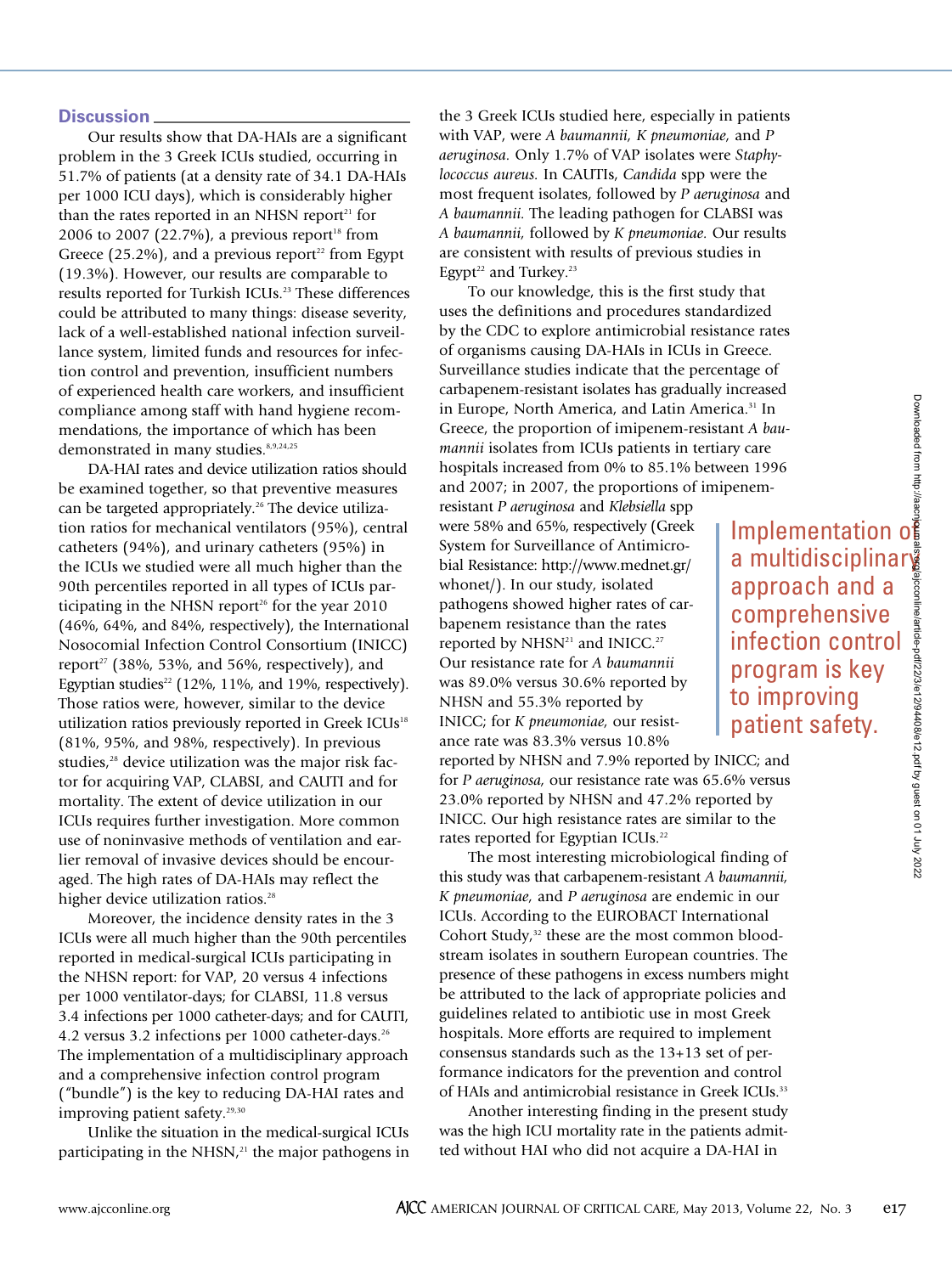the ICU. We know of no previous reports of data on mortality associated with DA-HAIs in Greece. In accordance with results of studies in Cuba, <sup>34</sup> the high crude ICU mortality in these patients (33% in the Cuban study and 31.2% in our study) suggests a possible relationship between mortality and severity of underlying disease, presence of shock on admission, and hemodialysis during hospitalization.

On the other hand, crude excess ICU mortality rates in patients with CLABSI and patients with VAP and CLABSI were significantly higher than the rate in patients admitted without HAI who did not acquire a DA-HAI in the ICU. In our study, the excess mortality for VAP (13.0%) was similar to that reported by INICC<sup>27</sup> (15.2%) and in an Egyptian study<sup>22</sup> (12.9%), and the excess mortality for CLABSI (20.6%) was higher than that reported by  $INICC<sup>27</sup> (14.7%)$  and lower than that reported in the Egyptian study<sup>22</sup> (45.7%). Likewise, excess mortality for CAUTI (18.7%) was higher than that reported by  $INICC<sup>23</sup> (7.3%)$ and lower than that reported in the Egyptian study<sup>22</sup> (47.9%). Increasing evidence suggests that VAP has statistically little effect on nosocomial mortality but proportionately greater impact on the length of hospital stay and duration of mechanical ventilation.<sup>35</sup> In a previous study<sup>28</sup> in 19 hospitals in the Netherlands, the crude mortality was significantly higher in patients with CLABSI and patients with CAUTI but was lower in patients with VAP. However, neither VAP, CLABSI, or CAUTI was associated with excess mortality when adjusted for other risk factors.<sup>28</sup>

Finally, we estimated the clinical impact of VAP and CLABSI due to carbapenem-resistant *A baumannii, K pneumoniae,* and *P aeruginosa* on ICU mortality, because of the high prevalence of those pathogens. Data for clinical outcomes of infections and antimicrobial resistance are conflicting. <sup>36</sup> A more recent cohort study<sup>37</sup> that was supported by the European Commission revealed that the additional effect of the most common antimicrobial resistance patterns is comparatively low. We found that VAP due to carbapenem-resistant *A baumannii* and *K pneumoniae* is associated with increased ICU mortality, as reported in other studies. 38,39 The crude mortality was significantly higher in patients with CLABSI due to carbapenem-resistant *A baumannii* and *K pneumoniae* than in patients admitted without HAI who did not acquire a DA-HAI in the ICU. This difference may be due to the delay in getting effective treatment, <sup>40</sup> as half of the patients (50%) initially received inappropriate antibiotic therapy (data not shown). Our findings will provide clinicians with the necessary information to optimize the initial antimicrobial therapy and manage CLABSIs caused

by carbapenem-resistant *A baumannii* appropriately, as well as to revise the antimicrobial prescribing policies. 41

ICU health care professionals have been educated through focused seminars about the risk factors and the adequate measures for preventing HAIs in their units. A multidisciplinary team has been developed that consists of the medical and nursing directors, the supervisors, the head of the nursing staff, and physiotherapists from the ICUs. Educational materials (including scientific articles on the use of care bundles for VAP and CLABSI prevention, checklists for infection control, and leaflets on hand hygiene and the appropriate use of antibiotics) have been distributed to all the trainees. Additionally a focused training session has been conducted for the hospital's cleaning staff. The medical and nursing directors were delegated to assess periodically the compliance of the staff with standard precautions. The high workload and the low nurse to patient ratio have been recognized by the medical and nursing directors, the nurses, and the supervisors as barriers to the use of all the precautions for infection prevention in their ICUs. In each of the 3 ICUs, the nurse to patient ratio was 1 to 3. In a recent study<sup>42</sup> conducted in 27 ICUs in 9 European countries, univariate analysis revealed that the VAP rate in units with nurse to patient ratios of 1 to 3 was the highest, but after adjustment for covariates, this difference was no longer significant. Although there are several risk factors for VAP onset, suboptimal nurse staffing levels may be a barrier to the elimination of DA-HAIs in our ICUs. Our new approach will be based on the presentation of these results in an effort to motivate the staff to improve their compliance with standard precautions.

## **Study Limitations**

The strengths of our study were the cohort design and the sound selection of controls from the appropriate population at risk. Potential sources of bias were the same as those related to any voluntary surveillance system. Furthermore, diagnoses could be misclassified. However, the use of a common protocol with standard definitions of DA-HAIs provided by the CDC's NHSN and the prospective data collection limit the possibility of systematic bias having affected our clinical outcomes. The study also had several potential limitations. First, our study did not include enough patients for detailed estimates of clinical outcomes for DA-HAIs to be computed. Additionally, the study was performed at 3 ICUs in Athens, and the results should not be generalized to other settings. Despite those limitations, our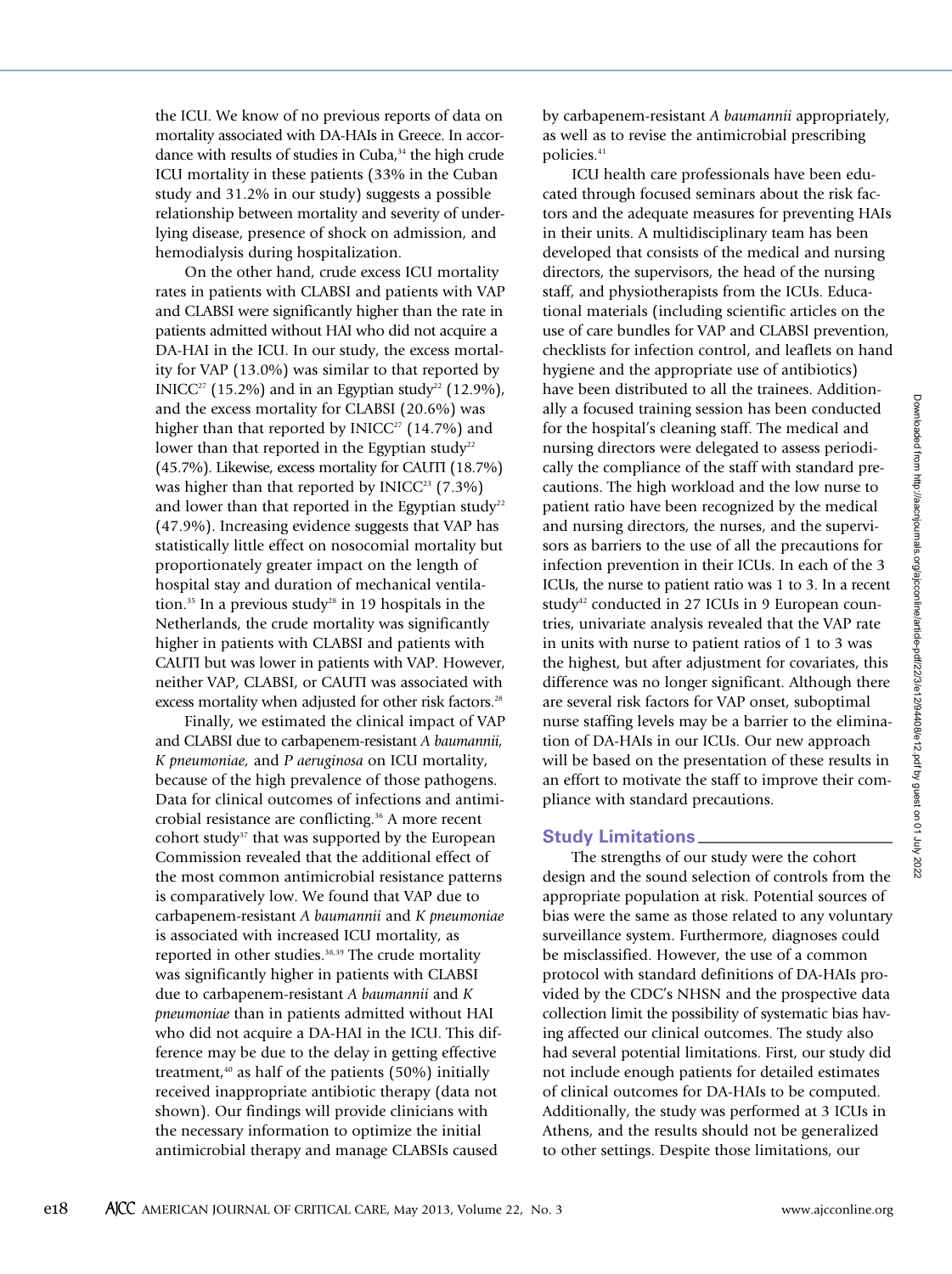findings provide clinicians with information about the epidemiology of DA-HAIs that will facilitate informed decisions and the discussion of prognoses with patients and their families.

## **Conclusion**

Our study confirms the importance of DA-HAI surveillance in ICU patients. The high rates of DA-HAIs, device utilization ratios, and levels of antimicrobial resistance of pathogens identified in this study, compared with international benchmarks, highlight the importance of establishing antimicrobial stewardship and an active surveillance program, developing a comprehensive education program on evidence-based approaches for all health care workers, and decreasing device utilization and the implementation of care bundles, which will contribute to reducing the burden of DA-HAIs and improve the quality of care and patient safety in Greek ICUs.

#### FINANCIAL DISCLOSURES None reported.

#### **eLetters**

Now that you've read the article, create or contribute to an online discussion on this topic. Visit **www.ajcconline.org** and click "Submit a response" in either the full-text or PDF view of the article.

#### REFERENCES

- 1. Vincent IL, Bihari DJ, Suter PM, et al. The prevalence of nosocomial infection in intensive care units in Europe: results of the European Prevalence of Infection in Intensive Care (EPIC) Study. EPIC International Advisory Committee. *JAMA.* 1995;274:639-644.
- 2. Richards M, Thursky K, Buising K. Epidemiology, prevalence, and sites of infections in intensive care units. *Semin Respir Crit Care Med.* 2003;24:3-22.
- 3. Legras A, Malvy D, Quinioux, et al. Nosocomial infections: prospective survey of incidence in five French intensive care units. *Intensive Care Med.* 1998;24:1040-1046.
- 4. Laupland KB, Zygum DA, Davies HD, et al. Population-based assessment of intensive care unit-acquired bloodstream infections in adults: incidence, risk factors, and associated mortality rate. *Crit Care Med.* 2002;30:2462-2467.
- 5. Wisplinghoff H, Bischoff T, Tallent SM, Seifert H, Wenzel RP, Edmond MB. Nosocomial blood stream infections in US hospitals: analysis of 24,179 cases from a prospective nationwide surveillance study. *Clin Infect Dis.* 2004;39:309-317.
- 6. *Annual Epidemiological Report on Communicable Disease in Europe 2009.* Stockholm, Sweden: European Centre for Disease Prevention and Control; 2009.
- 7. Edwards JR, Peterson KD, Mu Y, et al. National Health Care Safety Network (NHSN) report: data summary for 2006 thought 2008, issued December 2009. *Am J Infect Control.* 2009;37:783-805.
- 8. Haley RW, Culver DH, White JM, et al. The efficacy of infection surveillance and control programs in preventing nosocomial infections in US hospitals. *Am J Epidemiol.* 1985;121: 182-205.
- 9. Gastmeier P, Geffers C, Brandt C, et al. Effectiveness of a nationwide nosocomial infection surveillance system for reducing nosocomial infections. *J Hosp Infect.* 2006;64:16-22.
- 10. Safdar N, Dezfulian C, Collard H, Saint S. Clinical and economic consequences of ventilator-associated pneumonia: a systematic review. *Crit Care Med.* 2005;33:2184-2193.
- 11. Blot S, Depuydt P, Annemans L, et al. Clinical and economic outcomes in critically ill patients with nosocomial

catheter-related bloodstream infections. *Clin Infect Dis.* 2005;64: 1591-1598.

- 12. Hollenbeak C. The cost of catheter-related bloodstream infections. *J Infus Nurs.* 2011;34:309-313.
- 13. Garner JS, Jarvis WR, Emori TG, Horan TC, Hudges SM. CDC definitions for nosocomial infections, 1988. *Am J Infect Control.* 1988;16:128-140.
- 14. Horan TC, Andrus M, Dudeck MA. CDC/NHSN surveillance definition of healthcare-associated infection and criteria for specific types of infections in the acute care setting. *Am J Infect Control.* 2008;3:309-332.
- 15. Gaynes R, Culver DH, Banerjee S, Edwards JR, Henderson TS. Meaningful interhospital comparisons of infections rates in intensive care units. *Am J Infect Control.* 1993;21:43-44.
- 16. Haley RW. The scientific basis for using surveillance and risk factor data to reduce nosocomial infection rates. *J Hosp Infect.* 1995;30:3-14.
- 17. Coello R, Gastmeier P, De Boer AS. Surveillance of hospitalacquired infection in England, Germany, and the Netherlands: will international comparison of rates be possible? *Infect Control Hosp Epidemiol.* 2001;22:393-397.
- 18. Dima S, Kritsotakis EL, Roumbelaki M, et al. Device-associated nosocomial infection rates in intensive care units in Greece. *Infect Control Hosp Epidemiol.* 2007;28:602-605.
- 19. Emori TG, Culver DH, Horan TC, et al. National Nosocomial Infections Surveillance System (NNIS): description of surveillance methods. *Am J Infect Control.* 1991;19:19-35.
- 20. Maki DG, Weise CE, Sarafin HW. A semiquantitative culture method for identifying intravenous-catheter-related infections. *N Engl J Med.* 1977;296:1305-1309.
- 21. Hidron A, Edwards J, Patel J, et al. Antimicrobial-resistant pathogens associated with healthcare associated infections: annual summary of data report to the National Health Care Safety Network at the Centers for Disease Control and Prevention, 2006-2007. *Infect Control Hosp Epidemiol.* 2008; 29:996-1011.
- 22. EL-Kholy A, Saied T, Gaber M, et al. Device-associated nosocomial infection rates in intensive care units at Cairo University hospitals: first step toward initiating surveillance programs in a resource-limited country. *Am J Infect Control.* 2012;40(6):e216-e220.
- 23. Inan D, Saba R, Yalcin A, et al. Device-associated nosocomial infection rates in Turkish medical-surgical intensive care units. *Infect Control Hosp Epidemiol.* 2006;27:343-348.
- 24. Warren D, Zack J, Mayfield J, et al. The effect of an education program on the incidence of central venous catheterassociated bloodstream infection in a medical ICU. *Chest.* 2004;126:1612-1618.
- 25. Harbarth S, Sudre P, Dharan S, Cademas M, Pitted D. Outbreak of Enterobacter cloacae related to understaffing, overcrowding, and poor hygiene practices. *Infect Control Hosp Epidemiol.* 1999;20:598-603.
- 26. Dudeck M, Horan T, Peterson K, et al. National Healthcare Safety Network (NHSN) report, data summary for 2010, device-associated module. *Am J Infect Control.* 2011;39: 798-816.
- 27. Rosenthal V, Bijie H, Maki D, et al. International nosocomial infection control consortium report data summary of 36 countries, for 2004-2009. *Am J Infect Control.* 2012;40(5):396-340.
- 28. Van der Kooi T, de Boer A, Mannien J, et al. Incidence and risk factors of device-associated infections and associated mortality at the intensive care in the Dutch surveillance system. *Intensive Care Med.* 2007;33:271-278.
- 29. O'Keefe-McCarthy S, Santiago C, Lau G. Ventilator-associated pneumonia bundled strategies: an evidence-based practice. *Worldviews Evid Based Nurs.* 2008;5:193-204.
- 30. Venkatram S, Rachmale S, Kanna B. Study of device use adjusted rates in health care-associated infections after implementation of bundles in a closed-model medical intensive care unit. *J Crit Care.* 2010;25:174e11-174e18.
- 31. Peleg A, Seifert H, Paterson D. *Acinetobacter baumannii*: emergence of a successful pathogen. *Clin Microbiol Rev.* 2008;21:538-582.
- 32. Tabah A, Koulenti D, Laupland K, et al. Characteristics and determinants of outcome of hospital-acquired bloodstream infections in intensive care units: the EUROBACT International Cohort Study. *Intensive Care Med.* 2012;38(12):1930-1945.
- 33. Cookson B, Mackenzie D, Coutinho AP, Rousell I, Fabry J. Consensus standards and performance indicators for prevention and control of healthcare-associated infection in Europe. *J Hosp Infect.* 2009;72:202-210.